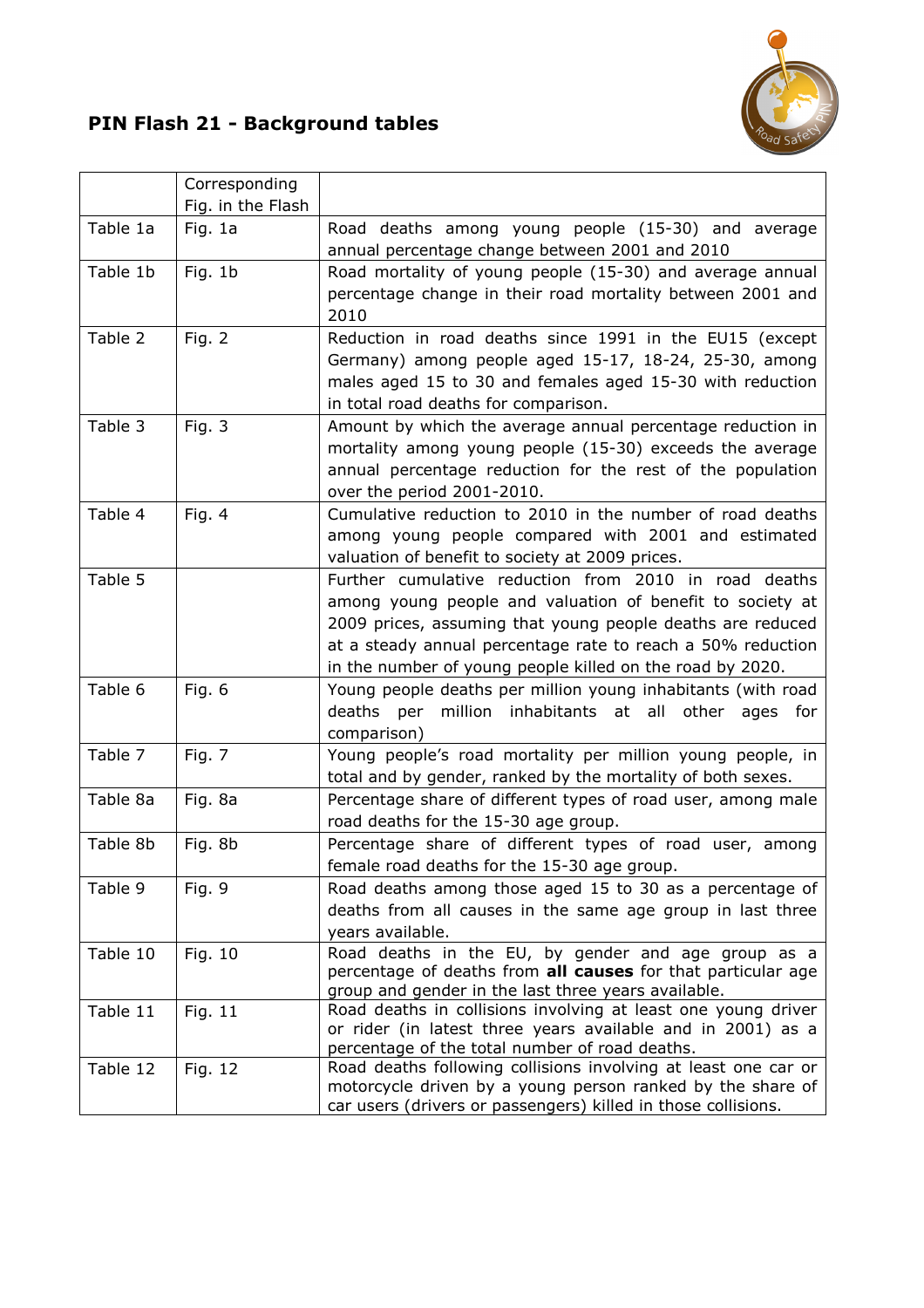|                        | Code                    | 2001               | 2002   | 2003   | 2004   | 2005   | 2006   | 2007   | 2008   | 2009   | 2010  | Average annual %<br>change 2001-2010 |
|------------------------|-------------------------|--------------------|--------|--------|--------|--------|--------|--------|--------|--------|-------|--------------------------------------|
| Portugal               | PT                      | 606                | 552    | 488    | 433    | 404    | 273    | 275    | 230    | 234    | 195   | $-12.3%$                             |
| <b>Spain</b>           | <b>ES</b>               | 1,927              | 1,877  | 1,942  | 1,655  | 1,487  | 1,345  | 1,255  | 960    | 759    | 625   | $-11.9%$                             |
| Latvia                 | LV                      | 166                | 144    | 169    | 141    | 120    | 107    | 109    | 95     | 65     | 48    | $-11.7%$                             |
| <b>Estonia</b>         | EE                      | 63                 | 77     | 55     | 41     | 50     | 61     | 73     | 41     | 35     | 18    | $-9.4%$                              |
| Slovenia               | <b>SI</b>               | 118                | 93     | 87     | 88     | 101    | 107    | 116    | 69     | 52     | 33    | $-9.1%$                              |
| Luxembourg             | LU                      | 33                 | 21     | 17     | 21     | 19     | 14     | 13     | 12     | 10     | 15    | $-9.1%$                              |
| Germany                | <b>DE</b>               | $2,55\overline{7}$ | 2,520  | 2,362  | 2,043  | 1,771  | 1,661  | 1,613  | 1,493  | 1,301  | 1,128 | $-8.7%$                              |
| <b>Switzerland</b>     | <b>CH</b>               | 153                | 159    | 178    | 179    | 124    | 114    | 113    | 97     | 105    | 69    | $-8.5%$                              |
| <b>Italy</b>           | <b>IT</b>               | 2,226              | 2,235  | 2,130  | 1,959  | 1,891  | 1,719  | 1,578  | 1,348  | 1,145  | 1,078 | $-8.3%$                              |
| <b>Netherlands</b>     | <b>NL</b>               | 338                | 375    | 338    | 268    | 219    | 200    | 230    | 200    | 210    | 156   | $-8.2%$                              |
| <b>France</b>          | <b>FR</b>               | 3,204              | 2,902  | 2,228  | 2,146  | 2,075  | 1,735  | 1,711  | 1,616  | 1,606  | 1,468 | $-7.9%$                              |
| Belgium*               | <b>BE</b>               | 540                | 492    | 429    | 428    | 361    | 363    | 382    | 327    | 265    | n/a   | $-7.3%$                              |
| <b>Sweden</b>          | <b>SE</b>               | 178                | 171    | 159    | 143    | 128    | 139    | 141    | 114    | 105    | 80    | $-7.1%$                              |
| Czech Rep.*            | CZ                      | 425                | 465    | 465    | 439    | 427    | 319    | 375    | 333    | 242    | n/a   | $-7.1%$                              |
| <b>Austria</b>         | <b>AT</b>               | 335                | 303    | 294    | 284    | 260    | 222    | 234    | 215    | 186    | 167   | $-7.0%$                              |
| <b>Israel</b>          | $\overline{\mathbf{I}}$ | 201                | 202    | 155    | 166    | 159    | 152    | 141    | 145    | 98     | 111   | $-6.6%$                              |
| <b>Ireland</b>         | IE                      | 196                | 154    | 139    | 161    | 190    | 163    | 128    | 127    | 109    | 96    | $-6.0%$                              |
| <b>Denmark</b>         | <b>DK</b>               | 133                | 163    | 124    | 118    | 107    | 107    | 108    | 118    | 96     | 69    | $-6.0%$                              |
| UK*                    | <b>UK</b>               | 1,305              | 1,340  | 1,382  | 1,280  | 1,290  | 1,262  | 1,144  | 978    | 855    | n/a   | $-5.3%$                              |
| <b>Hungary</b>         | HU                      | 403                | 363    | 341    | 337    | 350    | 317    | 382    | 349    | 218    | 225   | $-5.0%$                              |
| <b>Norway</b>          | <b>NO</b>               | 100                | 124    | 93     | 104    | 87     | 76     | 70     | 88     | 78     | 73    | $-4.5%$                              |
| <b>Cyprus</b>          | <b>CY</b>               | 41                 | 44     | 39     | 48     | 52     | 47     | 39     | 33     | 39     | 24    | $-4.3%$                              |
| <b>Greece</b>          | <b>EL</b>               | 683                | 535    | 592    | 607    | 608    | 587    | 565    | 502    | 479    | 399   | $-4.0%$                              |
| <b>Finland</b>         | <b>FI</b>               | 145                | 118    | 98     | 131    | 108    | 118    | 129    | 102    | 100    | 85    | $-3.4%$                              |
| <b>Poland</b>          | <b>PL</b>               | 1,697              | 1,816  | 1,683  | 1,617  | 1,700  | 1,616  | 1,776  | 1,744  | 1,449  | 1,236 | $-2.4%$                              |
| Romania                | <b>RO</b>               | 644                | 581    | 543    | 627    | 640    | 636    | 721    | 797    | 727    | 551   | 1.5%                                 |
|                        |                         |                    |        |        |        |        |        |        |        |        |       |                                      |
| <b>Malta</b>           | <b>MT</b>               | n/a                | n/a    | n/a    | n/a    | 10     | 5      | 6      | 5      | 5      | 6     |                                      |
| Slovakia               | <b>SK</b>               | n/a                | n/a    | n/a    | n/a    | 166    | 173    | 167    | 159    | 83     | n/a   |                                      |
|                        |                         |                    |        |        |        |        |        |        |        |        |       |                                      |
| EU $\overline{^{(1)}}$ |                         | 18,669             | 17,341 | 16,104 | 15,015 | 14,534 | 13,296 | 13,270 | 11,967 | 10,375 | 9,147 | 7.0%                                 |
| <b>PIN</b>             |                         | 19,123             | 17,826 | 16,530 | 15,464 | 14,904 | 13,638 | 13,594 | 12,297 | 10,656 | 9,400 |                                      |

Table 1a (Fig. 1a): Road deaths among young people (15-30) and average annual percentage change between 2001 and 2010 Source: CARE when available, completed or updated by the PIN Panellists.

\*2010 data not available, 2009 figure used for 2010 in calculating the annual average percentage change.

No data was received from Bulgaria. Lithuania: the data do not match the age groups used in this report

 $(1)$  EU27 except Lithuania and Bulgaria.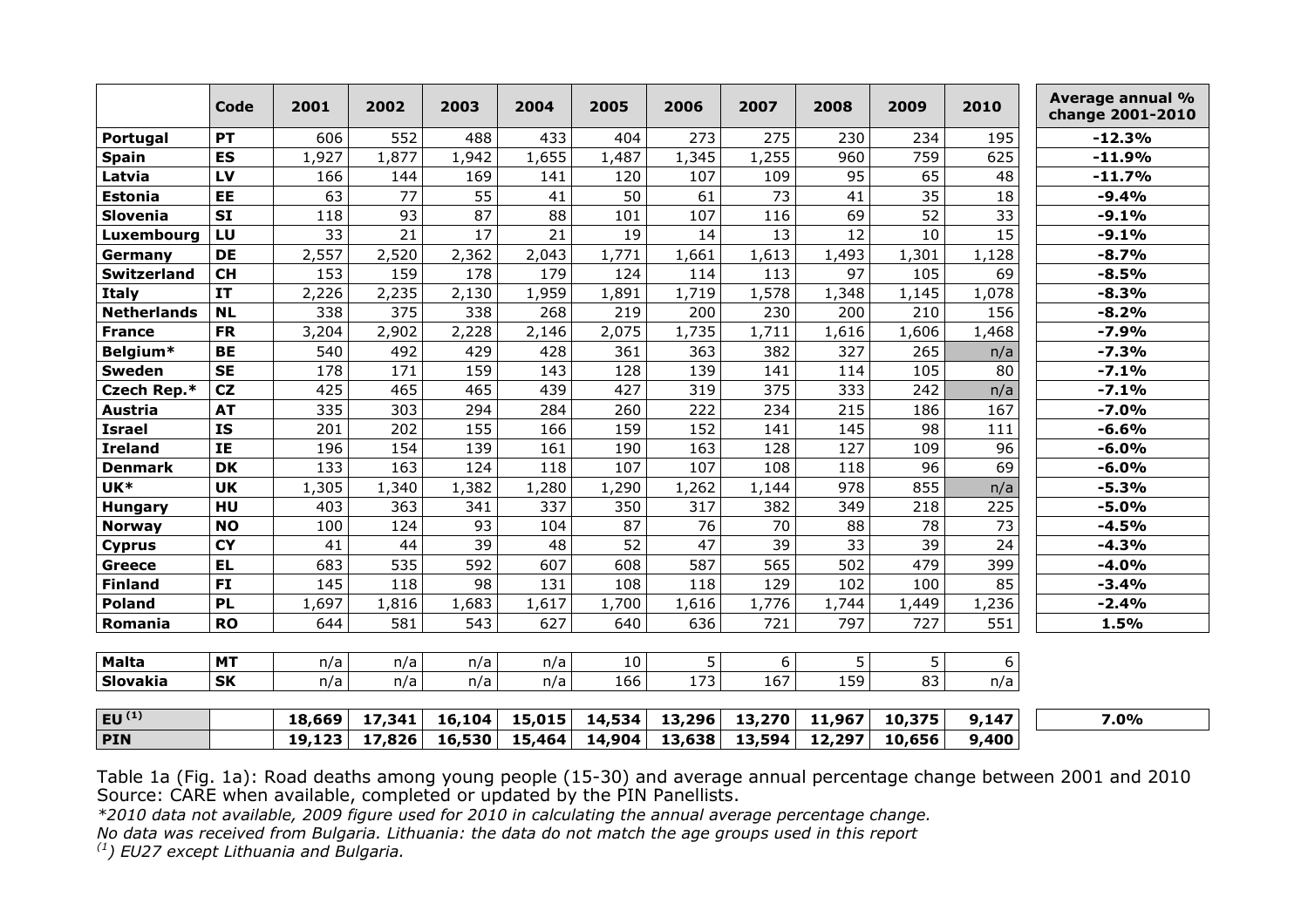|                    | Code      | 2001 | 2002 | 2003 | 2004 | 2005 | 2006            | 2007 | 2008 | 2009            | 2010            | Annual average %<br>change 2001-2010 |
|--------------------|-----------|------|------|------|------|------|-----------------|------|------|-----------------|-----------------|--------------------------------------|
| Latvia             | LV        | 309  | 266  | 310  | 257  | 218  | 194             | 198  | 173  | 120             | 91              | $-11.6%$                             |
| <b>Spain</b>       | ES        | 195  | 191  | 198  | 169  | 153  | 139             | 131  | 101  | 81              | 69              | $-11.2%$                             |
| Portugal           | <b>PT</b> | 250  | 229  | 205  | 184  | 174  | 120             | 123  | 105  | 110             | 94              | $-10.8%$                             |
| Luxembourg         | LU        | 371  | 236  | 193  | 234  | 209  | 150             | 137  | 124  | 101             | 148             | $-10.6%$                             |
| <b>Estonia</b>     | EE        | 201  | 245  | 174  | 128  | 155  | 189             | 227  | 128  | 111             | 58              | $-9.4%$                              |
| <b>Switzerland</b> | <b>CH</b> | 108  | 112  | 125  | 125  | 86   | 79              | 77   | 65   | 69              | 45              | $-9.3%$                              |
| Germany            | <b>DE</b> | 166  | 165  | 155  | 134  | 115  | 107             | 104  | 97   | 85              | $\overline{74}$ | $-8.7%$                              |
| <b>Sweden</b>      | <b>SE</b> | 103  | 98   | 91   | 82   | 73   | 78              | 77   | 61   | 55              | 41              | $-8.3%$                              |
| Slovenia           | <b>SI</b> | 255  | 202  | 190  | 193  | 225  | 240             | 264  | 161  | 122             | $\overline{79}$ | $-8.1%$                              |
| <b>Netherlands</b> | <b>NL</b> | 103  | 116  | 105  | 85   | 69   | 64              | 73   | 63   | 66              | 48              | $-8.1%$                              |
| <b>France</b>      | <b>FR</b> | 254  | 231  | 178  | 172  | 167  | 139             | 137  | 129  | 128             | 117             | $-7.9%$                              |
| Belgium*           | <b>BE</b> | 261  | 239  | 209  | 209  | 176  | 176             | 183  | 155  | 124             | n/a             | $-7.7%$                              |
| Austria            | <b>AT</b> | 206  | 188  | 183  | 176  | 160  | 135             | 142  | 129  | 111             | 99              | $-7.5%$                              |
| <b>Israel</b>      | <b>IS</b> | 116  | 117  | 89   | 94   | 89   | 85              | 78   | 80   | 53              | 60              | $-7.4%$                              |
| <b>Italy</b>       | IT        | 189  | 195  | 190  | 177  | 173  | 160             | 149  | 128  | 110             | 104             | $-7.0%$                              |
| <b>Ireland</b>     | IE        | 197  | 152  | 136  | 157  | 183  | 152             | 116  | 114  | 101             | 93              | $-6.8%$                              |
| <b>Cyprus</b>      | <b>CY</b> | 244  | 260  | 225  | 268  | 278  | 243             | 197  | 164  | 192             | 118             | $-6.6%$                              |
| UK*                | <b>UK</b> | 108  | 111  | 115  | 105  | 105  | 101             | 90   | 75   | 65              | n/a             | $-6.5%$                              |
| <b>Denmark</b>     | <b>DK</b> | 125  | 155  | 119  | 115  | 105  | 105             | 107  | 115  | 92              | 65              | $-5.8%$                              |
| Czech Rep.*        | CZ        | 167  | 184  | 186  | 176  | 175  | 133             | 159  | 142  | 105             | n/a             | $-5.8%$                              |
| <b>Norway</b>      | <b>NO</b> | 107  | 134  | 101  | 113  | 95   | 82              | 75   | 92   | 80              | 73              | $-5.2%$                              |
| <b>Finland</b>     | <b>FI</b> | 141  | 115  | 95   | 126  | 103  | 112             | 122  | 96   | 94              | $\overline{79}$ | $-3.9%$                              |
| <b>Hungary</b>     | HU        | 167  | 151  | 143  | 143  | 149  | 138             | 170  | 159  | 101             | 106             | $-3.5%$                              |
| <b>Poland</b>      | PO        | 174  | 184  | 170  | 163  | 171  | 163             | 181  | 180  | 152             | 132             | $-2.0%$                              |
| <b>Greece</b>      | <b>EL</b> | 264  | 211  | 238  | 248  | 254  | 250             | 246  | 223  | 218             | 186             | $-1.0%$                              |
| Romania            | <b>RO</b> | 111  | 106  | 99   | 114  | 116  | 117             | 135  | 153  | 143             | 111             | 2.9%                                 |
|                    |           |      |      |      |      |      |                 |      |      |                 |                 |                                      |
| Slovakia           | <b>MT</b> | n/a  | n/a  | n/a  | n/a  | 116  | 122             | 119  | 115  | 61              | n/a             |                                      |
| <b>Malta</b>       | <b>SK</b> | n/a  | n/a  | n/a  | n/a  | 106  | $\overline{53}$ | 64   | 53   | $\overline{52}$ | 63              |                                      |
| $EU^{(1)}$         |           | 178  | 167  | 156  | 146  | 141  | 129             | 129  | 117  | 102             | 91              | $-6.7%$                              |
| <b>PIN</b>         |           | 176  | 165  | 154  | 144  | 139  | 127             | 129  | 115  | 100             | 89              |                                      |
|                    |           |      |      |      |      |      |                 |      |      |                 |                 |                                      |

Table 1b (Fig. 1b): Road mortality of young people (15-30) and average annual percentage change in their road mortality between 2001 and 2010

Source: CARE when available, completed or updated by the PIN Panellists.

\*2010 data not available, 2009 figure used for 2010 in calculating the annual average percentage change.

No data was received from Bulgaria. Lithuania: the data do not match the age groups used in this report.

 $(1)$  EU27 except Lithuania and Bulgaria.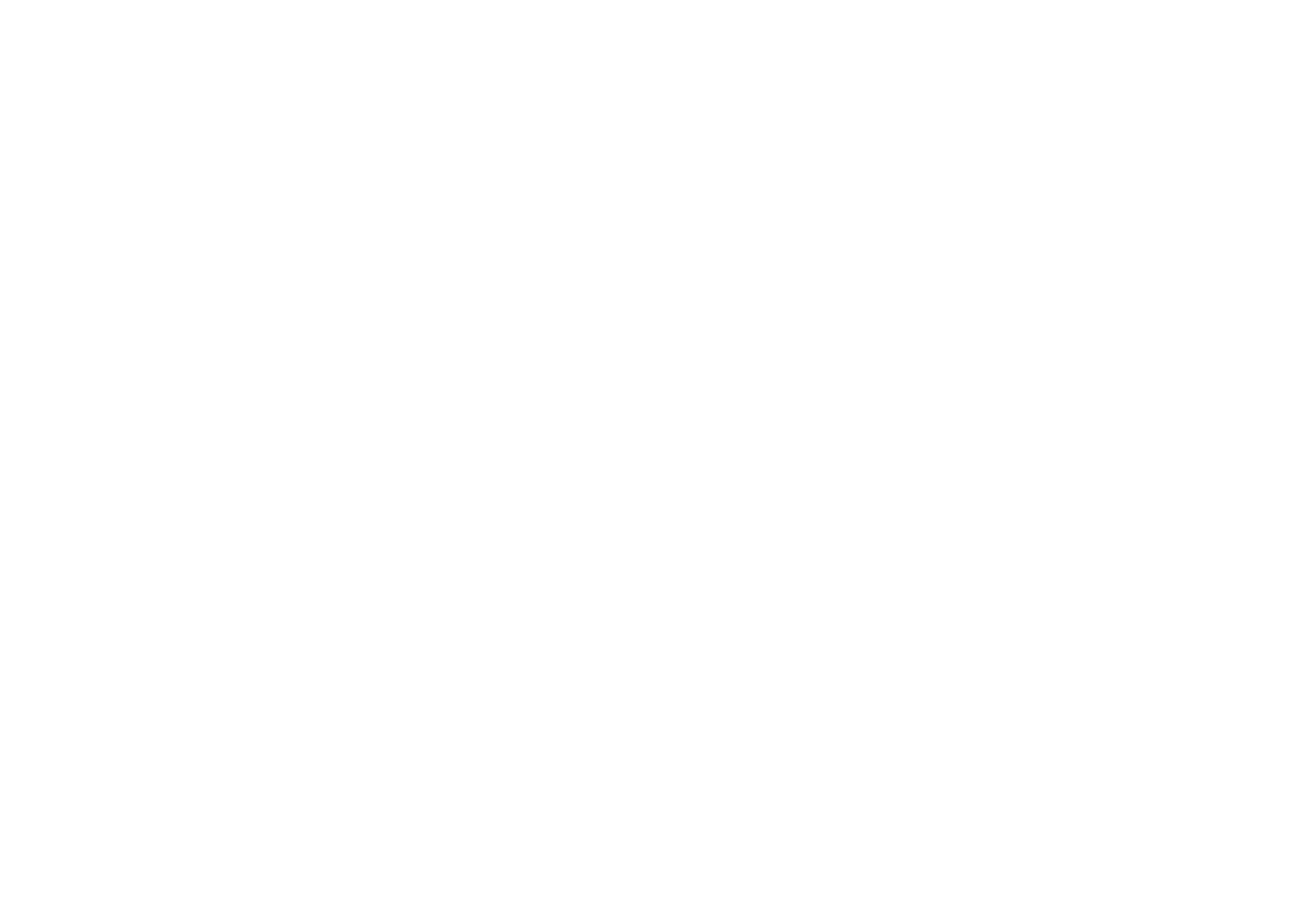|                    | Country<br>Code | <b>Change in mortality</b><br>among young people | <b>Change in mortality for</b><br>the rest of the population | <b>Difference</b> |
|--------------------|-----------------|--------------------------------------------------|--------------------------------------------------------------|-------------------|
| Luxembourg         | LU              | $-10.6%$                                         | $-7.0%$                                                      | 3.6%              |
| <b>Switzerland</b> | <b>CH</b>       | $-9.3%$                                          | $-5.9%$                                                      | 3.4%              |
| <b>Slovenia</b>    | <b>SI</b>       | $-8.1%$                                          | $-4.8%$                                                      | 3.3%              |
| <b>Netherlands</b> | <b>NL</b>       | $-8.1%$                                          | $-5.1%$                                                      | 3.0%              |
| Latvia             | LV              | $-11.6%$                                         | $-8.7%$                                                      | 2.9%              |
| Portugal           | <b>PT</b>       | $-10.8%$                                         | $-7.9%$                                                      | 2.9%              |
| Belgium*           | BE*             | $-7.7%$                                          | $-4.9%$                                                      | 2.9%              |
| Germany            | <b>DE</b>       | $-8.7%$                                          | $-5.9%$                                                      | 2.8%              |
| <b>Sweden</b>      | <b>SE</b>       | $-8.3%$                                          | $-6.2%$                                                      | 2.1%              |
| <b>Estonia</b>     | <b>EE</b>       | $-9.4%$                                          | $-7.7%$                                                      | 1.7%              |
| <b>Spain</b>       | <b>ES</b>       | $-11.2%$                                         | $-9.6%$                                                      | 1.6%              |
| <b>Norway</b>      | <b>NO</b>       | $-5.2%$                                          | $-3.6%$                                                      | 1.6%              |
| <b>Austria</b>     | <b>AT</b>       | $-7.5%$                                          | $-6.0%$                                                      | 1.5%              |
| <b>Denmark</b>     | <b>DK</b>       | $-5.8%$                                          | $-4.5%$                                                      | 1.3%              |
| <b>Israel</b>      | IL.             | $-7.0%$                                          | $-6.3%$                                                      | 1.0%              |
| <b>Italy</b>       | <b>IT</b>       | $-7.0%$                                          | $-6.7%$                                                      | 0.3%              |
| <b>France</b>      | <b>FR</b>       | $-7.9%$                                          | $-8.0%$                                                      | $-0.1%$           |
| Czech Rep.*        | $CZ^*$          | $-5.8%$                                          | $-6.0%$                                                      | $-0.2%$           |
| <b>Cyprus</b>      | <b>CY</b>       | $-6.6%$                                          | $-6.9%$                                                      | $-0.2%$           |
| UK*                | UK*             | $-6.5%$                                          | $-6.9%$                                                      | $-0.5%$           |
| <b>Greece</b>      | <b>EL</b>       | $-2.0%$                                          | $-3.1%$                                                      | $-1.1%$           |
| Romania            | <b>RO</b>       | 2.9%                                             | 1.8%                                                         | $-1.1%$           |
| <b>Finland</b>     | FI.             | $-3.9%$                                          | $-5.3%$                                                      | $-1.4%$           |
| <b>Ireland</b>     | <b>IE</b>       | $-6.8%$                                          | $-8.3%$                                                      | $-1.4%$           |
| <b>Poland</b>      | <b>PL</b>       | $-2.0%$                                          | $-3.4%$                                                      | $-1.4%$           |
| <b>Hungary</b>     | HU              | $-3.5%$                                          | $-6.5%$                                                      | $-3.0%$           |
| <b>EU</b>          |                 | $-6.7%$                                          | $-5.7%$                                                      | 1.0%              |
| <b>PIN</b>         |                 | $-6.7%$                                          | $-5.7%$                                                      | 1.0%              |

Table 3 (Fig. 3): Amount by which the average annual percentage reduction in mortality among young people (15-30) exceeds the average annual percentage reduction for the rest of the population over the period 2001-2010. Source: CARE when available, completed or updated by the PIN Panellists.

\*2010 data not available, 2009 figure used for 2010 in calculating the annual average percentage change.

 $^{(1)}$  EU27 except Lithuania, Bulgaria and Malta. In Malta the number of young people killed are below 10.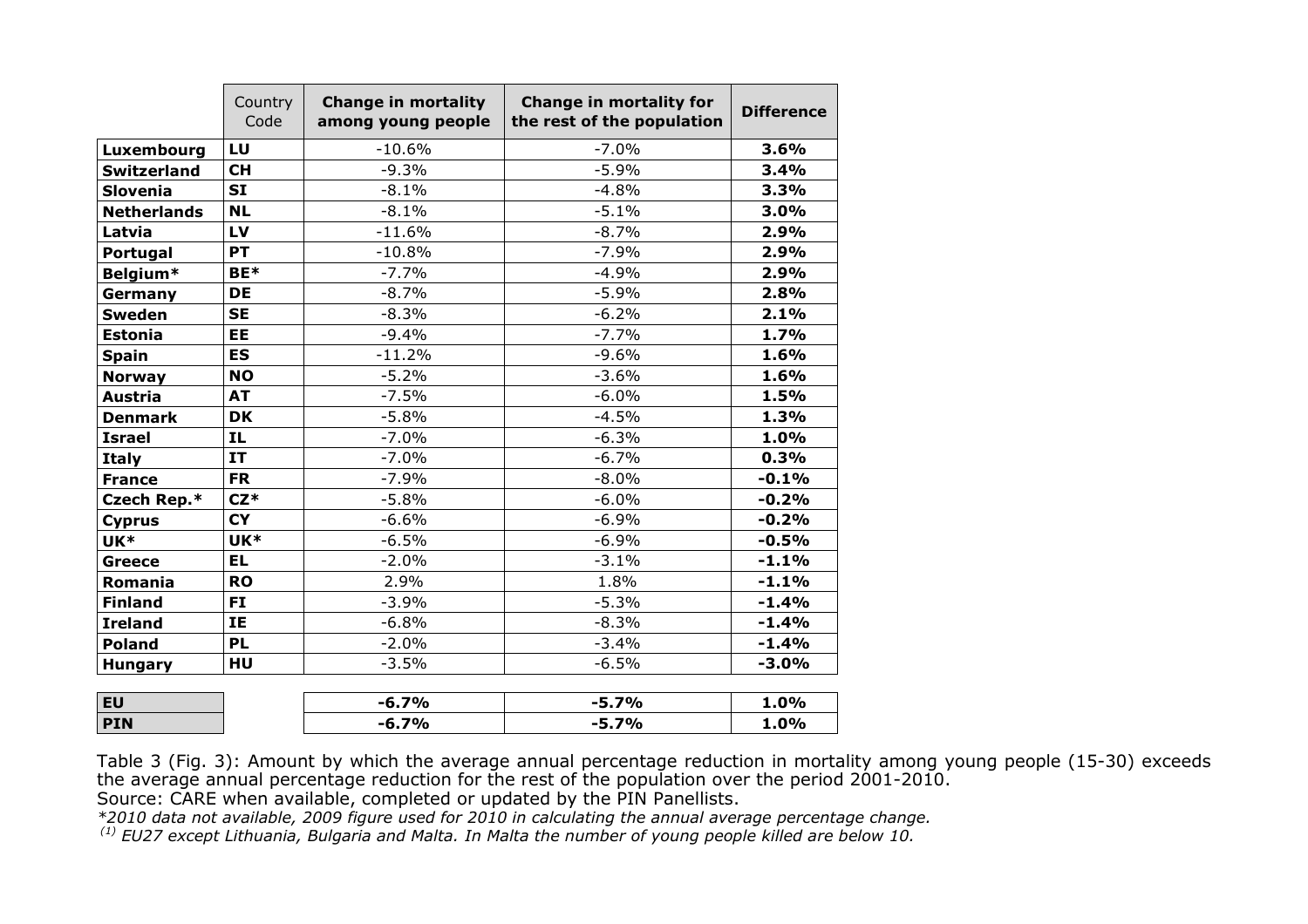| Year      | <b>Value of Prevented</b><br><b>Fatality (EUR at 2009</b><br>prices) | Deaths among young<br>people in the EU $(1)$ | <b>Reduction in deaths</b><br>among young people | Benefits to society resulting from reduction<br>in deaths among young people in the $EU^{(1)}$<br>(in EUR at 2009 prices) |
|-----------|----------------------------------------------------------------------|----------------------------------------------|--------------------------------------------------|---------------------------------------------------------------------------------------------------------------------------|
| 2001      |                                                                      | 18,669                                       |                                                  |                                                                                                                           |
| 2002      | € 1,615,722                                                          | 17,341                                       | 1,328                                            | € 2,145,678,322                                                                                                           |
| 2003      | € 1,630,263                                                          | 16,104                                       | 2,565                                            | €4,181,624,911                                                                                                            |
| 2004      | € 1,664,499                                                          | 15,015                                       | 3,654                                            | € 6,082,078,062                                                                                                           |
| 2005      | € 1,689,466                                                          | 14,534                                       | 4,135                                            | € 6,985,942,441                                                                                                           |
| 2006      | € 1,736,771                                                          | 13,296                                       | 5,373                                            | € 9,331,671,550                                                                                                           |
| 2007      | € 1,780,190                                                          | 13,270                                       | 5,399                                            | € 9,611,248,290                                                                                                           |
| 2008      | € 1,781,971                                                          | 12,466                                       | 6,203                                            | € 11,053,563,941                                                                                                          |
| 2009      | € 1,700,000                                                          | 10,745                                       | 7,924                                            | € 13,470,800,000                                                                                                          |
| 2010      | € 1,727,200                                                          | 9,743                                        | 8,926                                            | € 15,416,987,200                                                                                                          |
|           |                                                                      |                                              |                                                  |                                                                                                                           |
| 2002-2010 |                                                                      | 141,183                                      | 45,500                                           | € 78,279,594,717                                                                                                          |

Table 4 (Fig. 4) Cumulative reduction to 2010 in the number of road deaths among young people compared with 2001 and<br>estimated valuation of benefit to society at 2009 prices. *(1) EU27 except BU and LI* 

| Year      | <b>Value of Prevented</b><br><b>Fatality (EUR at 2009</b><br>prices) | <b>Estimated number of</b><br>deaths among young<br>people | Further reduction in deaths among<br>young people deaths (assuming<br>equal annual % reduction to reach<br>EU target) | <b>Benefits to society resulting from</b><br>further reduction in deaths among<br>young people in the $EU^{(1)}$ (in EUR<br>at 2009 prices) |
|-----------|----------------------------------------------------------------------|------------------------------------------------------------|-----------------------------------------------------------------------------------------------------------------------|---------------------------------------------------------------------------------------------------------------------------------------------|
| 2011      | € 1,754,835                                                          | 9,090                                                      | 653                                                                                                                   | € 1,145,523,077                                                                                                                             |
| 2012      | € 1,784,667                                                          | 8,481                                                      | 1,262                                                                                                                 | € 2,251,939,141                                                                                                                             |
| 2013      | € 1,815,007                                                          | 7,913                                                      | 1,830                                                                                                                 | € 3,321,579,143                                                                                                                             |
| 2014      | € 1,845,862                                                          | 7,383                                                      | 2,360                                                                                                                 | € 4,356,660,457                                                                                                                             |
| 2015      | € 1,877,242                                                          | 6,888                                                      | 2,855                                                                                                                 | € 5,359,292,788                                                                                                                             |
| 2016      | € 1,909,155                                                          | 6,427                                                      | 3,316                                                                                                                 | € 6,331,483,774                                                                                                                             |
| 2017      | € 1,941,610                                                          | 5,996                                                      | 3,747                                                                                                                 | € 7,275,144,302                                                                                                                             |
| 2018      | € 1,974,618                                                          | 5,594                                                      | 4,149                                                                                                                 | € 8,192,093,562                                                                                                                             |
| 2019      | € 2,008,186                                                          | 5,219                                                      | 4,524                                                                                                                 | € 9,084,063,831                                                                                                                             |
| 2020      | € 2,042,325                                                          | 4,870                                                      | 4,873                                                                                                                 | € 9,952,705,031                                                                                                                             |
|           |                                                                      |                                                            |                                                                                                                       |                                                                                                                                             |
| 2011-2020 |                                                                      | 67,861                                                     | 29,569                                                                                                                | € 57,270,485,106                                                                                                                            |

Table 5 Further cumulative reduction from 2010 in road deaths among young people and valuation of benefit to society at 2009<br>prices, assuming that young people deaths are reduced at a steady annual percentage rate to reach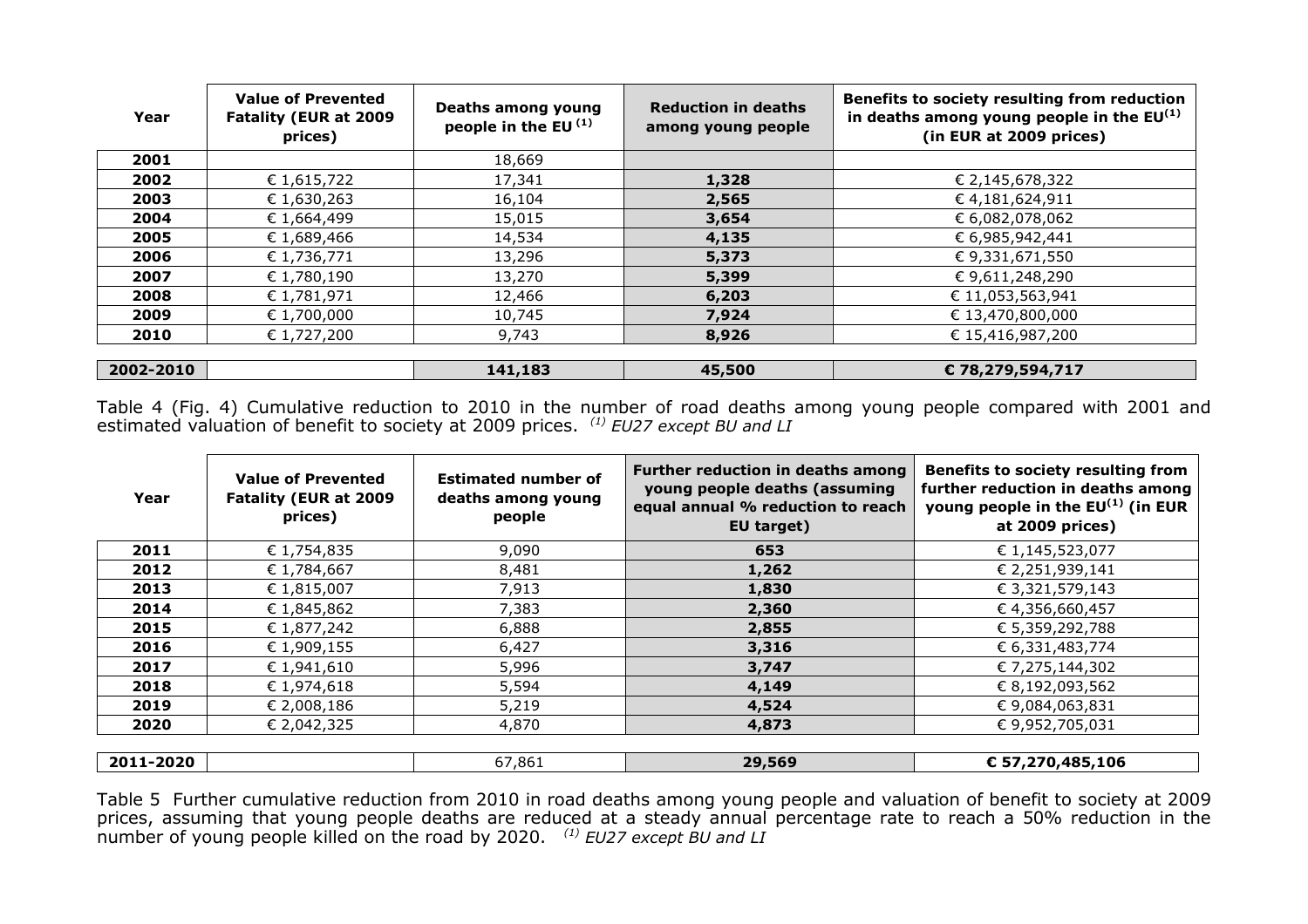|                                   | <b>Deaths among</b><br>young people | Young<br>inhabitants | <b>Road mortality</b><br>for young<br>people  | <b>Deaths at</b><br>all other<br>ages | <b>Population all</b><br>other ages | <b>Road mortality</b><br>at all other<br>ages |
|-----------------------------------|-------------------------------------|----------------------|-----------------------------------------------|---------------------------------------|-------------------------------------|-----------------------------------------------|
|                                   |                                     |                      | Average values for last three years available |                                       |                                     |                                               |
| <b>SE</b>                         | 100                                 | 1,895,593            | 53                                            | 229                                   | 7,364,392                           | 31                                            |
| <b>NL</b>                         | 189                                 | 3,197,917            | 59                                            | 515                                   | 13,290,808                          | 39                                            |
| <b>CH</b>                         | 90                                  | 1,515,589            | 60                                            | 254                                   | 6,178,129                           | 41                                            |
| IL                                | 118                                 | 1,831,950            | 64                                            | 251                                   | 5,572,950                           | 45                                            |
| <b>MT</b>                         | 6                                   | 94,871               | 67                                            | 10                                    | 315,699                             | 36                                            |
| UK*                               | 992                                 | 12,937,653           | 77                                            | 1,711                                 | 48,251,810                          | 35                                            |
| <b>NO</b>                         | 80                                  | 977,329              | 82                                            | 146                                   | 3,820,878                           | 38                                            |
| <b>ES</b>                         | 781                                 | 9,296,333            | 84                                            | 1,983                                 | 35,899,021                          | 68                                            |
| DE                                | 1,307                               | 15,317,916           | 85                                            | 2,786                                 | 66,689,567                          | 42                                            |
| FI                                | 96                                  | 1,061,152            | 90                                            | 202                                   | 4,240,099                           | 48                                            |
| SK                                | 136                                 | 1,385,593            | 98                                            | 414                                   | 4,016,703                           | 103                                           |
| EE                                | 31                                  | 314,476              | 100                                           | 72                                    | 1,026,017                           | 71                                            |
| ΙE                                | 111                                 | 1,077,837            | 103                                           | 132                                   | 3,361,903                           | 39                                            |
| PT                                | 220                                 | 2,130,057            | 103                                           | 637                                   | 8,497,456                           | 75                                            |
| $\overline{\mathsf{DK}}$          | 107                                 | 1,027,199            | 104                                           | 264                                   | 4,450,910                           | 59                                            |
| AT                                | 189                                 | 1,675,641            | 113                                           | 432                                   | 6,674,073                           | 65                                            |
| IT                                | 1,190                               | 10,512,194           | 114                                           | 3,161                                 | 49,086,355                          | 64                                            |
| SI                                | 51                                  | 424,381              | 121                                           | 123                                   | 1,605,488                           | 77                                            |
| HU                                | 264                                 | 2,154,353            | 123                                           | 588                                   | 7,875,880                           | 75                                            |
| LU                                | 12                                  | 99,296               | 124                                           | 26                                    | 394,826                             | 66                                            |
| <b>FR</b>                         | 1,563                               | 12,517,220           | 125                                           | 2,617                                 | 51,468,397                          | 51                                            |
| LV                                | 69                                  | 539,611              | 128                                           | 193                                   | 1,720,576                           | 112                                           |
| $CZ^*$                            | 317                                 | 2,336,364            | 136                                           | 750                                   | 8,042,256                           | 93                                            |
| <b>RO</b>                         | 692                                 | 5,095,969            | 136                                           | 2,055                                 | 16,400,507                          | 125                                           |
| BE*                               | 325                                 | 2,114,241            | 154                                           | 660                                   | 8,553,919                           | 77                                            |
| <b>PL</b>                         | 1,476                               | 9,538,723            | 155                                           | 3,162                                 | 28,600,892                          | 111                                           |
| $\overline{\mathsf{C}\mathsf{Y}}$ | 32                                  | 202,748              | 158                                           | 39                                    | 593,682                             | 66                                            |
| EL                                | 460                                 | 2,247,166            | 210                                           | 1,080                                 | 8,968,143                           | 107                                           |
| EU                                | 10,497                              | 101,663,421          | 103                                           | 28,343                                | 395,642,014                         | 61                                            |
|                                   |                                     |                      |                                               |                                       |                                     |                                               |

Table. 6 (Fig. 6) Young people deaths per million young inhabitants (with road deaths per million inhabitants at all other ages for<br>comparison). Average values for years 2008, 2009 and 2010. \* *last three years available:*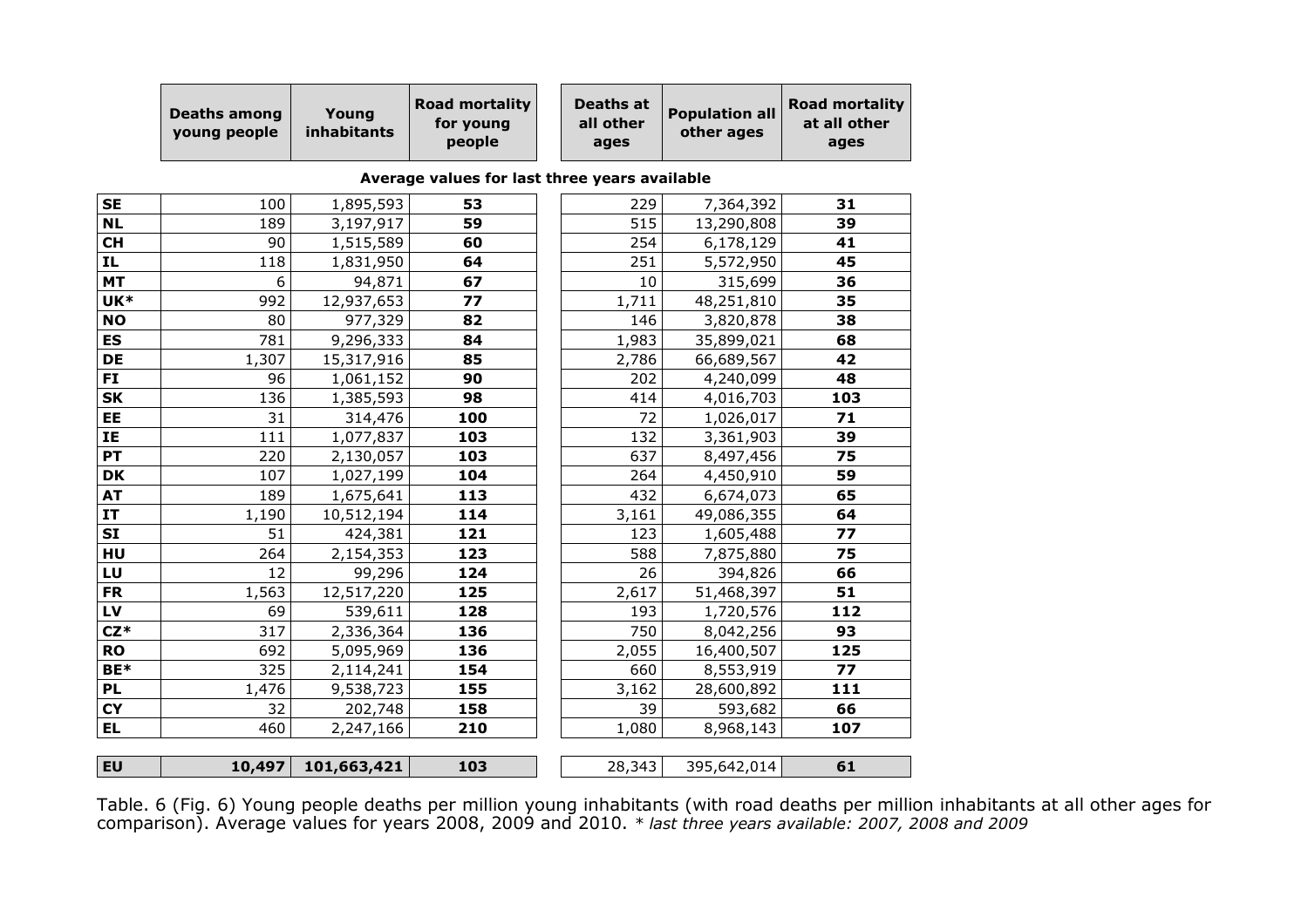| <b>Road mortality for</b><br><b>voung FEMALES</b> | <b>Road mortality</b><br>for young MALES | <b>Road mortality for</b><br>ALL young people |
|---------------------------------------------------|------------------------------------------|-----------------------------------------------|
|                                                   |                                          |                                               |

## Average values for last three years available

| <b>SE</b>  | 24 | 80  | 53  |
|------------|----|-----|-----|
| <b>NL</b>  | 26 | 92  | 59  |
| <b>CH</b>  | 23 | 95  | 60  |
| IL.        | 18 | 100 | 64  |
| <b>MT</b>  | 44 | 89  | 67  |
| UK*        | 31 | 121 | 77  |
| <b>NO</b>  | 33 | 128 | 82  |
| <b>ES</b>  | 34 | 132 | 84  |
| DE         | 39 | 130 | 85  |
| <b>FI</b>  | 33 | 144 | 90  |
| SK*        | 32 | 162 | 98  |
| EE         | 39 | 158 | 100 |
| IE         | 41 | 164 | 103 |
| PT         | 52 | 153 | 103 |
| <b>DK</b>  | 44 | 161 | 104 |
| <b>AT</b>  | 46 | 179 | 113 |
| IT         | 40 | 186 | 114 |
| <b>SI</b>  | 46 | 190 | 121 |
| HU         | 46 | 195 | 123 |
| LU         | 54 | 192 | 124 |
| <b>FR</b>  | 42 | 207 | 125 |
| LV         | 42 | 201 | 128 |
| $CZ*$      | 50 | 216 | 136 |
| <b>RO</b>  | 58 | 210 | 136 |
| BE*        | 50 | 255 | 154 |
| <b>PL</b>  | 59 | 248 | 155 |
| <b>CY</b>  | 23 | 294 | 158 |
| EL         | 58 | 349 | 210 |
|            |    |     |     |
| $EU^{(1)}$ | 40 | 164 | 103 |
|            |    |     |     |

Fig. 7 Young people's road mortality per million young people, in total and by gender, ranked by the mortality of both sexes. Average values for years 2008, 2009 and 2010. \* last three years available: 2007, 2008, 2009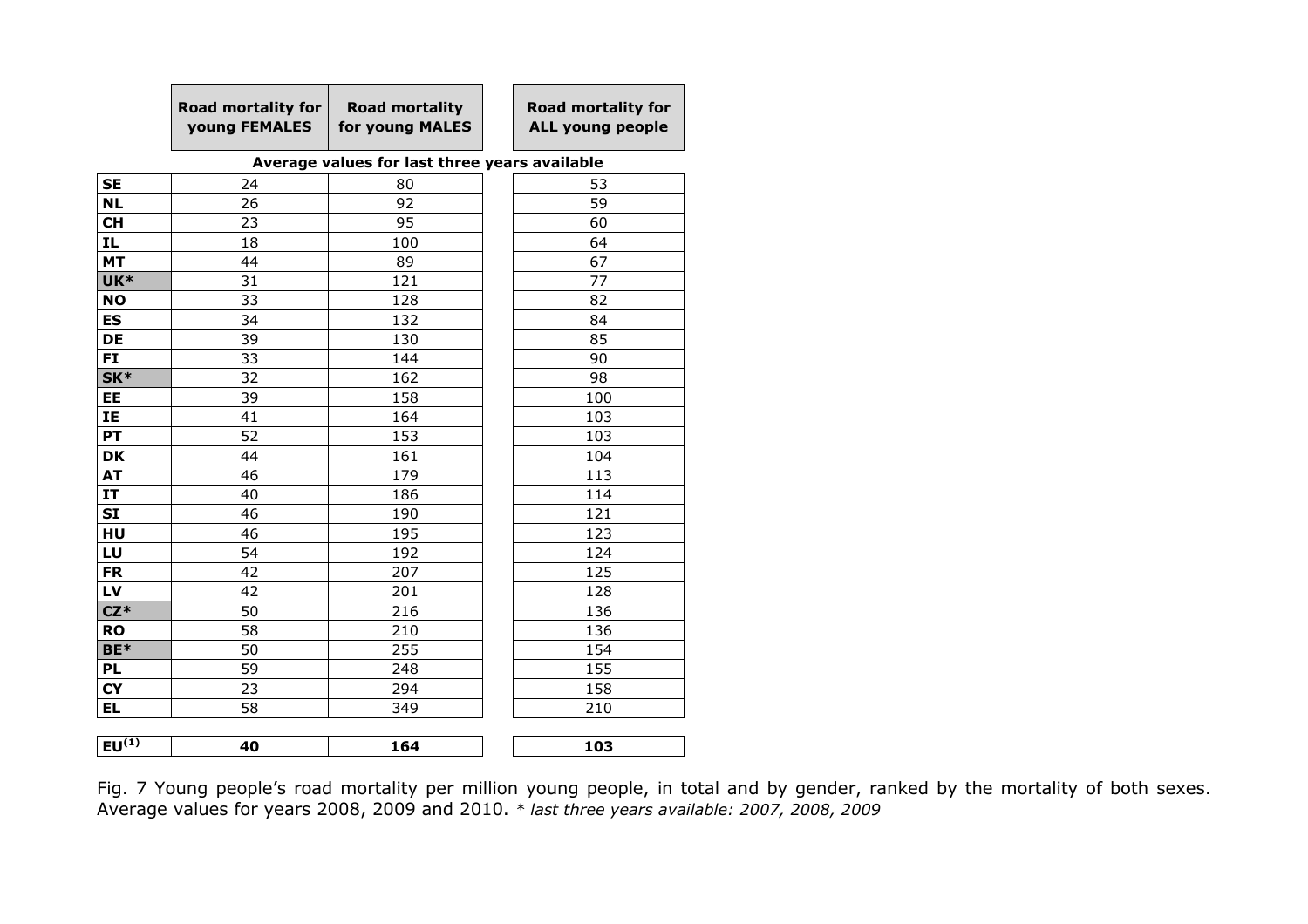|                 | Car<br>drivers | Car<br>passengers | Car user<br>together | <b>Motorcycle</b><br>users | <b>Moped</b><br>users | <b>Cyclists</b> | <b>Pedestrians</b> | <b>Other</b> |
|-----------------|----------------|-------------------|----------------------|----------------------------|-----------------------|-----------------|--------------------|--------------|
| <b>CY</b>       | 30.3%          | 10.1%             | 40.4%                | 42.7%                      | 9.0%                  | 3.4%            | 4.5%               | 0.0%         |
| <b>EL</b>       | 31.9%          | 11.2%             | 43.1%                | 47.4%                      | 2.3%                  | 0.8%            | 2.8%               | 3.4%         |
| <b>MT</b>       | 38.5%          | 7.7%              | 46.2%                | 46.2%                      | 0.0%                  | 0.0%            | 0.0%               | 7.7%         |
| IT              | 31.9%          | 13.8%             | 46.4%                | 36.5%                      | 9.8%                  | 1.4%            | 3.5%               | 3.0%         |
| <b>SI</b>       | 38.9%          | 8.7%              | 47.6%                | 30.2%                      | 3.2%                  | 4.8%            | 0.8%               | 13.5%        |
| PT              | 31.2%          | 19.9%             | 51.1%                | 29.9%                      | 3.0%                  | 0.4%            | 2.8%               | 13.0%        |
| <b>CH</b>       | 37.9%          | 14.6%             | 52.5%                | 30.1%                      | 1.4%                  | 4.6%            | 5.9%               | 5.5%         |
| <b>FR</b>       | 37.3%          | 15.3%             | 52.6%                | 25.2%                      | 12.4%                 | 1.5%            | 3.7%               | 4.6%         |
| HU              | 38.9%          | 16.0%             | 54.9%                | 13.3%                      | 2.9%                  | 2.6%            | 7.6%               | 18.6%        |
| <b>ES</b>       | 37.7%          | 18.0%             | 55.7%                | 19.6%                      | 10.5%                 | 1.4%            | 5.1%               | 7.7%         |
| UK*             | 37.9%          | 20.6%             | 58.5%                | 21.3%                      | 1.7%                  | 2.4%            | 12.7%              | 3.4%         |
| BE*             | 49.1%          | 9.7%              | 58.8%                | 15.0%                      | 5.4%                  | 3.7%            | 3.8%               | 13.4%        |
| <b>NL</b>       | 43.1%          | 16.2%             | 59.3%                | 12.8%                      | 10.3%                 | 6.7%            | 4.0%               | 6.7%         |
| <b>DE</b>       | 46.8%          | 15.9%             | 62.7%                | 21.8%                      | 2.5%                  | 2.9%            | 6.6%               | 3.6%         |
| <b>PL</b>       | 40.9%          | 22.9%             | 63.8%                | 15.0%                      | 2.7%                  | 2.0%            | 12.8%              | 3.7%         |
| LV              | 36.7%          | 27.7%             | 64.5%                | 13.3%                      | 3.0%                  | 3.6%            | 9.6%               | 6.0%         |
| <b>IL</b>       | 36.6%          | 28.0%             | 64.5%                | 22.6%                      | 0.0%                  | 0.7%            | 11.5%              | 0.7%         |
| <b>DK</b>       | 44.0%          | 20.7%             | 64.7%                | 9.5%                       | 7.8%                  | 4.3%            | 7.3%               | 6.5%         |
| <b>AT</b>       | 49.5%          | 16.5%             | 65.9%                | 13.8%                      | 8.4%                  | 0.7%            | 6.6%               | 4.6%         |
| <b>RO</b>       | 36.6%          | 29.5%             | 66.1%                | 8.5%                       | 6.9%                  | 2.1%            | 9.2%               | 7.1%         |
| SK*             | 44.2%          | 22.7%             | 66.9%                | 16.0%                      | 0.0%                  | 2.6%            | 10.8%              | 3.8%         |
| IE              | 43.8%          | 23.4%             | 67.2%                | 14.3%                      | 0.0%                  | 2.3%            | 8.7%               | 7.5%         |
| $CZ^*$          | 47.1%          | 20.5%             | 67.7%                | 20.2%                      | 0.1%                  | 2.2%            | 5.9%               | 4.0%         |
| <b>FI</b>       | 44.5%          | 25.4%             | 69.9%                | 11.9%                      | 5.9%                  | 2.1%            | 3.8%               | 6.4%         |
| <b>SE</b>       | 48.9%          | 21.9%             | 70.8%                | 18.0%                      | 3.9%                  | 0.9%            | 2.6%               | 3.9%         |
| <b>NO</b>       | 53.9%          | 22.5%             | 76.4%                | 14.1%                      | 1.0%                  | 2.1%            | 3.1%               | 3.1%         |
| EE              | 41.6%          | 37.7%             | 79.2%                | 3.9%                       | 6.5%                  | 1.3%            | 7.8%               | 1.3%         |
| LU              | 75.9%          | 13.8%             | 89.7%                | 10.3%                      | 0.0%                  | 0.0%            | 0.0%               | 0.0%         |
| <b>EU males</b> | 39.4%          | 18.2%             | 57.4%                | 22.2%                      | 6.9%                  | 2.1%            | 6.9%               | 5.1%         |
| EU all          | 37.6%          | 21.5%             | 59.2%                | 18.0%                      | 5.3%                  | 2.3%            | 7.6%               | 4.9%         |

Table 8a (Fig. 8a) Percentage share of different types of road user, among **male** road deaths for the 15-30 age group.<br>Average values for years 2008, 2009 and 2010. \* *last three years available: 2007, 2008, 2009*<br>Countrie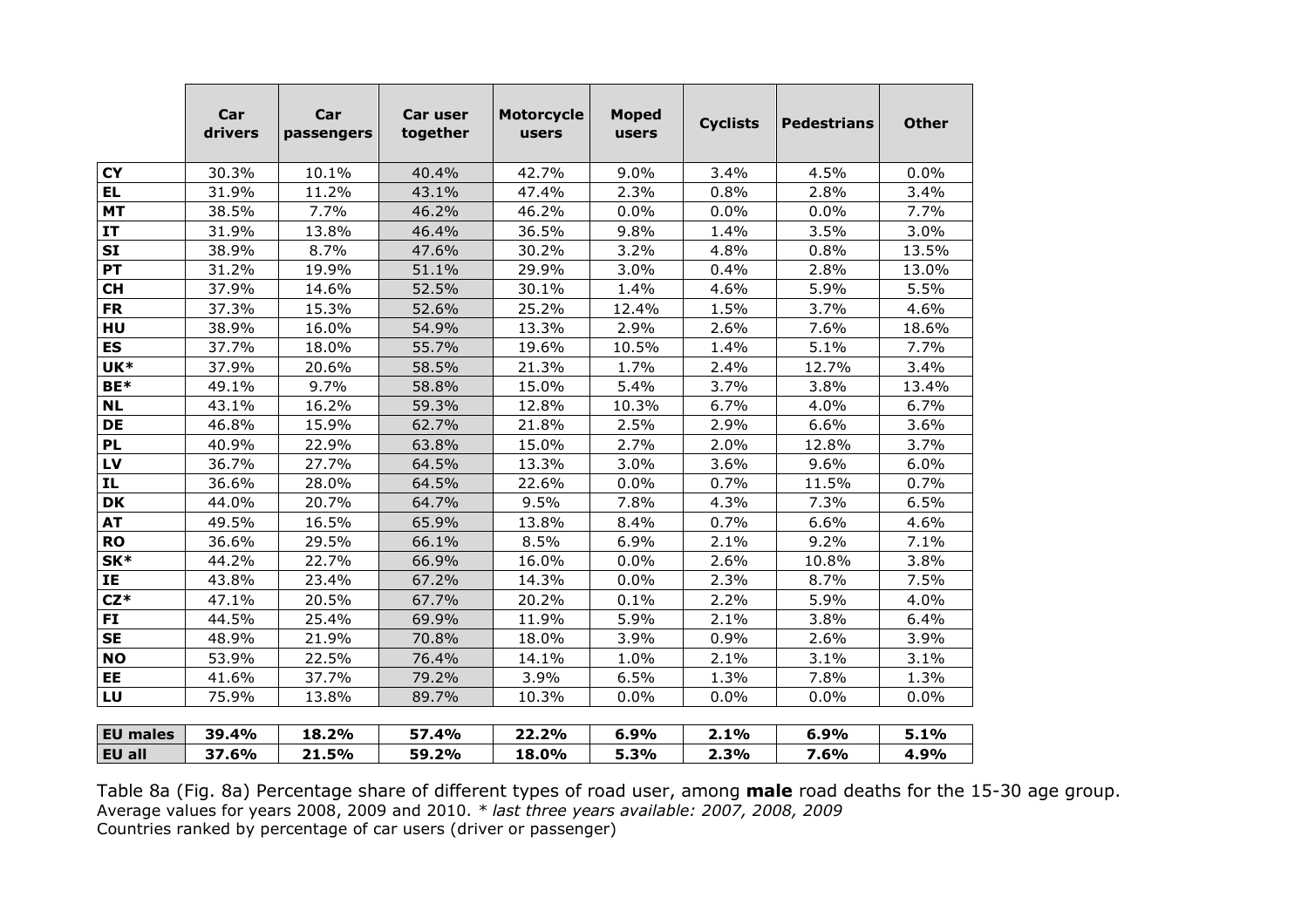|                   | Car<br>drivers | Car<br>passengers | Car user<br>together | <b>Motorcycle</b><br>users | <b>Moped</b><br>users | <b>Cyclists</b> | <b>Pedestrians</b> | <b>Other</b> |
|-------------------|----------------|-------------------|----------------------|----------------------------|-----------------------|-----------------|--------------------|--------------|
| PT                | 16.7%          | 32.2%             | 48.9%                | 4.8%                       | 5.6%                  | 3.4%            | 9.9%               | 27.5%        |
| <b>NL</b>         | 30.6%          | 22.3%             | 52.9%                | 1.7%                       | 10.7%                 | 22.3%           | 9.1%               | 3.3%         |
| <b>CH</b>         | 28.8%          | 25.0%             | 53.8%                | 19.2%                      | 1.9%                  | 9.6%            | 13.5%              | 1.9%         |
| HU                | 17.0%          | 38.1%             | 55.1%                | 8.2%                       | 0.7%                  | 1.4%            | 10.9%              | 23.8%        |
| <b>CY</b>         | 14.3%          | 42.9%             | 57.1%                | 0.0%                       | 14.3%                 | 14.3%           | 14.3%              | 0.0%         |
| <b>SI</b>         | 35.7%          | 21.4%             | 57.1%                | 0.0%                       | 0.0%                  | 3.6%            | 3.6%               | 35.7%        |
| LV                | 21.2%          | 39.4%             | 60.6%                | 6.1%                       | 0.0%                  | 3.0%            | 24.2%              | 6.1%         |
| SK*               | 15.4%          | 47.7%             | 63.1%                | 10.8%                      | 0.0%                  | 3.1%            | 16.9%              | 6.2%         |
| IL                | 16.0%          | 50.0%             | 66.0%                | 4.0%                       | 0.0%                  | 0.0%            | 28.0%              | 2.0%         |
| BE*               | 37.3%          | 29.7%             | 67.1%                | 2.5%                       | 2.5%                  | 8.9%            | 8.2%               | 10.8%        |
| <b>DK</b>         | 37.3%          | 31.4%             | 68.6%                | 5.9%                       | 3.9%                  | 7.8%            | 11.8%              | 2.0%         |
| ES                | 34.7%          | 34.9%             | 69.7%                | 7.6%                       | 5.5%                  | 1.1%            | 10.7%              | 5.9%         |
| <b>EL</b>         | 21.6%          | 48.1%             | 69.7%                | 23.2%                      | 1.6%                  | 0.0%            | 4.9%               | 0.5%         |
| <b>FR</b>         | 43.3%          | 28.4%             | 71.6%                | 8.0%                       | 7.4%                  | 1.8%            | 6.9%               | 4.2%         |
| <b>AT</b>         | 45.1%          | 26.5%             | 71.7%                | 6.2%                       | 6.2%                  | 4.4%            | 10.6%              | 0.0%         |
| <b>IT</b>         | 32.1%          | 39.8%             | 71.9%                | 11.7%                      | 5.4%                  | 2.1%            | 7.0%               | 1.8%         |
| FI                | 33.3%          | 39.2%             | 72.5%                | 7.8%                       | 7.8%                  | 0.0%            | 5.9%               | 5.9%         |
| <b>RO</b>         | 14.7%          | 59.8%             | 74.4%                | 1.4%                       | 1.4%                  | 1.2%            | 16.3%              | 5.3%         |
| <b>PL</b>         | 25.5%          | 49.3%             | 74.8%                | 2.7%                       | 1.1%                  | 3.0%            | 17.0%              | 1.5%         |
| UK*               | 37.3%          | 38.1%             | 75.4%                | 3.2%                       | 0.3%                  | 3.4%            | 16.1%              | 1.5%         |
| <b>SE</b>         | 33.3%          | 45.5%             | 78.8%                | 4.5%                       | 3.0%                  | 4.5%            | 7.6%               | 1.5%         |
| <b>DE</b>         | 50.5%          | 29.2%             | 79.7%                | 6.5%                       | 1.6%                  | 3.5%            | 7.1%               | 1.6%         |
| <b>NO</b>         | 37.5%          | 43.8%             | 81.3%                | 4.2%                       | 0.0%                  | 2.1%            | 8.3%               | 4.2%         |
| $CZ*$             | 34.1%          | 48.8%             | 82.9%                | 4.1%                       | 0.0%                  | 0.6%            | 12.4%              | 0.0%         |
| EE                | 38.9%          | 44.4%             | 83.3%                | 0.0%                       | 0.0%                  | 11.1%           | 5.6%               | 0.0%         |
| <b>MT</b>         | 33.3%          | 50.0%             | 83.3%                | 0.0%                       | 0.0%                  | 0.0%            | 0.0%               | 16.7%        |
| IE                | 50.0%          | 34.8%             | 84.8%                | 3.0%                       | 0.0%                  | 0.0%            | 12.1%              | 0.0%         |
| LU                | 75.0%          | 25.0%             | 100.0%               | 0.0%                       | 0.0%                  | 0.0%            | 0.0%               | 0.0%         |
| <b>EU</b> females | 34.37%         | 38.06%            | 72.40%               | 6.24%                      | 3.25%                 | 3.16%           | 10.74%             | 4.20%        |
| <b>EU all</b>     | 37.64%         | 21.54%            | 59.20%               | 17.96%                     | 5.27%                 | 2.25%           | 7.60%              | 4.86%        |

Table 8b (Fig. 8b) Percentage share of different types of road user, among female road deaths for the 15-30 age group. Average values for years 2008, 2009 and 2010. \* *last three years available: 2007, 2008, 2009*<br>Countries ranked by percentage of car users (driver or passenger).

<u>% | 59.20% | 17.96% | 5.27% | 2.25% | 7.60% | 4.86%</u>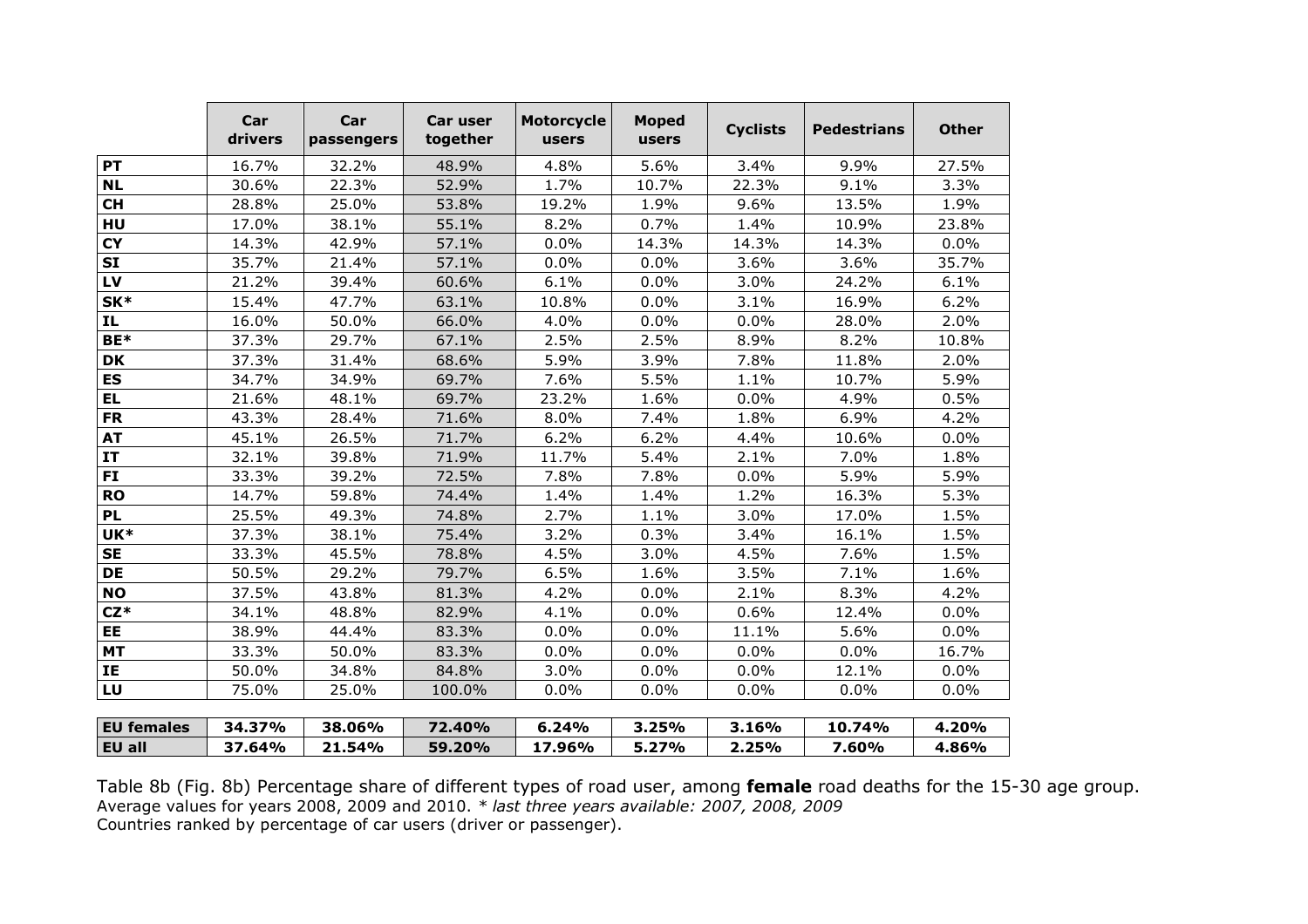|           |        |        | <b>Road deaths</b> |                            |        | <b>Deaths from all causes</b> |           |                            | Road deaths among<br>young people as a %<br>of deaths from all |
|-----------|--------|--------|--------------------|----------------------------|--------|-------------------------------|-----------|----------------------------|----------------------------------------------------------------|
|           | 2007   | 2008   | 2009               | Average of<br>last 3 years | 2007   | 2008                          | 2009      | average of<br>last 3 years | causes in the same<br>age group                                |
| <b>MT</b> | 6      | 5      | 5                  | 5                          | 42     | 35                            | 52        | 43                         | 12.4%                                                          |
| EE        | 73     | 41     | 35                 | 31                         | 429    | 351                           | 333       | 371                        | 13.4%                                                          |
| <b>SE</b> | 141    | 114    | 105                | 100                        | 792    | 814                           | 762       | 789                        | 15.2%                                                          |
| LV        | 109    | 95     | 65                 | 69                         | 603    | 598                           | 517       | 573                        | 15.7%                                                          |
| <b>NO</b> | 70     | 88     | 78                 | 80                         | 468    | 498                           | 499       | 488                        | 16.1%                                                          |
| <b>FI</b> | 129    | 102    | 100                | 110                        | 699    | 645                           | 655       | 666                        | 16.6%                                                          |
| <b>UK</b> | 1,144  | 978    | 855                | 992                        | 5,909  | 6,027                         | 5,860     | 5,932                      | 16.7%                                                          |
| <b>SK</b> | 167    | 159    | 83                 | 108                        | 773    | 849                           | 744       | 789                        | 17.3%                                                          |
| <b>CH</b> | 113    | 97     | 105                | 90                         | 639    | 596                           | 586       | 607                        | 17.3%                                                          |
| <b>NL</b> | 230    | 200    | 210                | 189                        | 1,067  | 1,025                         | 992       | 1,028                      | 20.8%                                                          |
| IE        | 128    | 127    | 109                | 111                        | 643    | 407                           | 692       | 581                        | 20.9%                                                          |
| <b>RO</b> | 721    | 797    | 727                | 692                        | 3,492  | 3,551                         | 3,403     | 3,482                      | 21.5%                                                          |
| PT        | 275    | 230    | 234                | 220                        | 1,190  | 1,109                         | 990       | 1,096                      | 22.5%                                                          |
| <b>DK</b> | 108    | 118    | 96                 | 94                         | 447    | 453                           | 440       | 447                        | 24.0%                                                          |
| <b>DE</b> | 1,613  | 1,493  | 1,301              | 1,307                      | 6,063  | 5,891                         | 5,810     | 5,921                      | 24.8%                                                          |
| PL        | 1,776  | 1,744  | 1,449              | 1,476                      | 6,555  | 6,539                         | 6,288     | 6,461                      | 25.6%                                                          |
| CZ        | 375    | 333    | 242                | 317                        | 1,316  | 1,248                         | 1,121     | 1,228                      | 25.8%                                                          |
| <b>AT</b> | 234    | 215    | 186                | 189                        | 833    | 811                           | 800       | 815                        | 26.0%                                                          |
| LU        | 13     | 12     | 10                 | 12                         | 52     | 47                            | 35        | 45                         | 26.1%                                                          |
| <b>ES</b> | 1,255  | 960    | 759                | 991                        | 4,075  | 3,761                         | 3,287     | 3,708                      | 26.7%                                                          |
| <b>FR</b> | 1,711  | 1,616  | 1,606              | 1,563                      | 6,161  | 6,020                         | 6,022     | 6,068                      | 27.1%                                                          |
| HU        | 382    | 349    | 218                | 264                        | 1,183  | 1,150                         | 1,064     | 1,132                      | 27.9%                                                          |
| <b>BE</b> | 382    | 327    | 265                | 325                        | 1,110  | 1,115                         | 1,054     | 1,093                      | 29.7%                                                          |
| <b>IT</b> | 1,578  | 1,348  | 1,145              | 1,357                      | 4,850  | 4,002                         | $\bigcap$ | 4,426                      | 30.7%                                                          |
| <b>SI</b> | 116    | 69     | 52                 | 51                         | 296    | 227                           | 218       | 247                        | 32.0%                                                          |
| <b>CY</b> | 39     | 33     | 39                 | 32                         | 122    | 104                           | 107       | 111                        | 33.3%                                                          |
| <b>EL</b> | 565    | 502    | 479                | 515                        | 1,551  | 1,349                         | 1,407     | 1,436                      | 35.9%                                                          |
| <b>EU</b> | 13,270 | 11,967 | 10,375             | 11,871                     | 51,560 | 49,446                        | 43,791    | 48,266                     | 24.1%                                                          |
|           |        |        |                    |                            |        |                               |           |                            |                                                                |

Table 9 (Fig.9) Road deaths among those aged 15 to 30 as a percentage of deaths **from all causes** in the same age group in<br>' last three years available.

Source: Data on deaths from all causes are available in Eurostat up to 2009.<br>Data on deaths from all causes are not available in Israel.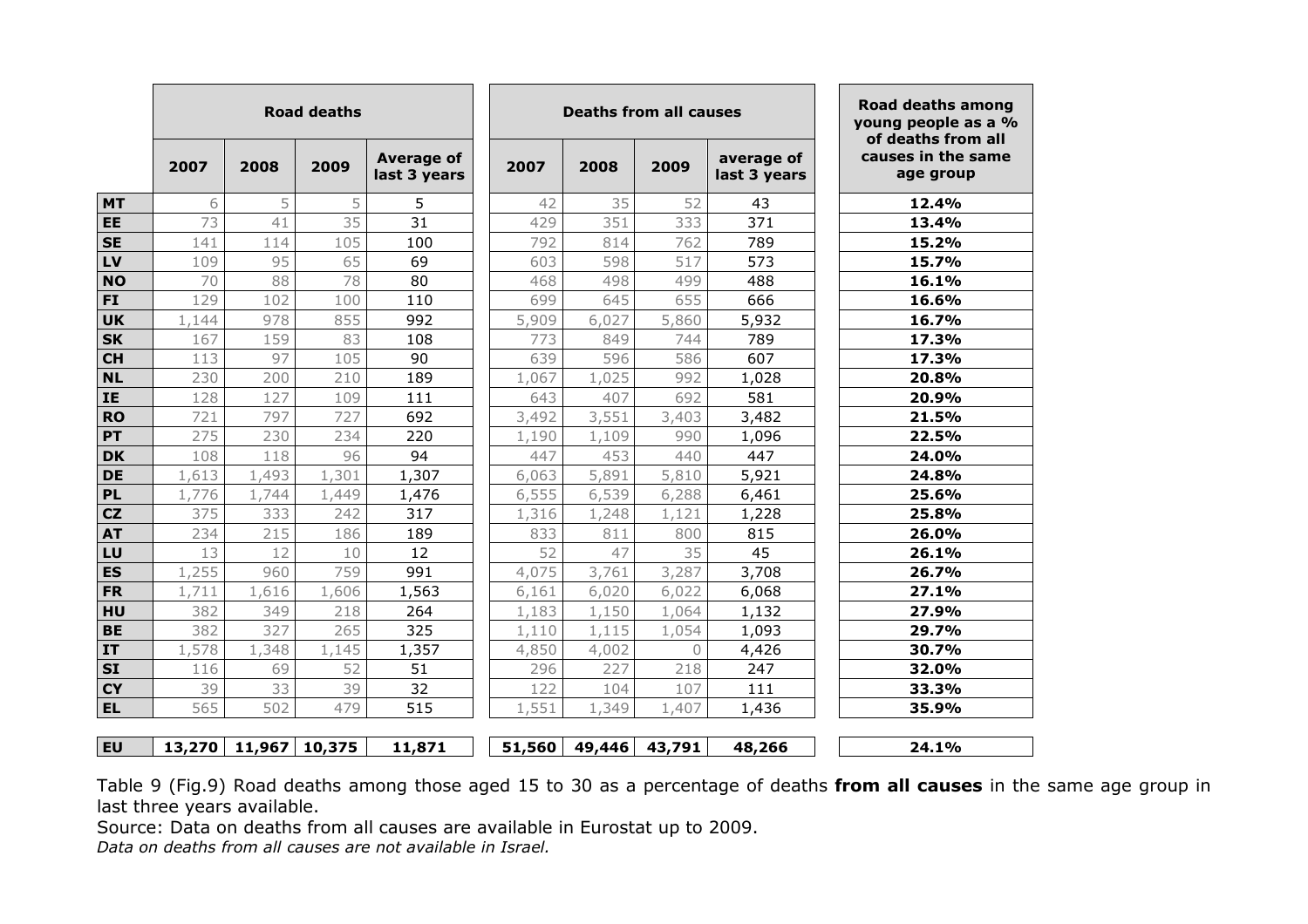|                                           |                | <b>MALES</b>              | <b>FEMALES</b>                                     |             |                                  |                                                    |  |  |  |
|-------------------------------------------|----------------|---------------------------|----------------------------------------------------|-------------|----------------------------------|----------------------------------------------------|--|--|--|
| Average of the last three years available |                |                           |                                                    |             |                                  |                                                    |  |  |  |
|                                           | Road<br>deaths | Deaths from all<br>causes | Road deaths as a %<br>of deaths from all<br>causes | Road deaths | <b>Deaths from all</b><br>causes | Road deaths as a %<br>of deaths from all<br>causes |  |  |  |
| 15-year old                               | 157            | 755                       | 20.8%                                              | 80          | 441                              | 18.1%                                              |  |  |  |
| 16-year old                               | 303            | 1,054                     | 28.7%                                              | 118         | 543                              | 21.7%                                              |  |  |  |
| 17-year old                               | 452            | 1,444                     | 31.3%                                              | 147         | 601                              | 24.5%                                              |  |  |  |
| 18-24 year old                            | 5,191          | 16,213                    | 32.0%                                              | 1,218       | 5,214                            | 23.4%                                              |  |  |  |
| 25-30 year old                            | 3,509          | 17,150                    | 20.5%                                              | 676         | 5,830                            | 11.6%                                              |  |  |  |

Table 10 (Fig. 10): Road deaths in the EU, by gender and age group as a percentage of deaths from all causes for that

particular age group and gender in the last three years available. Source: Data on deaths from all causes are available in Eurostat up to 2009.